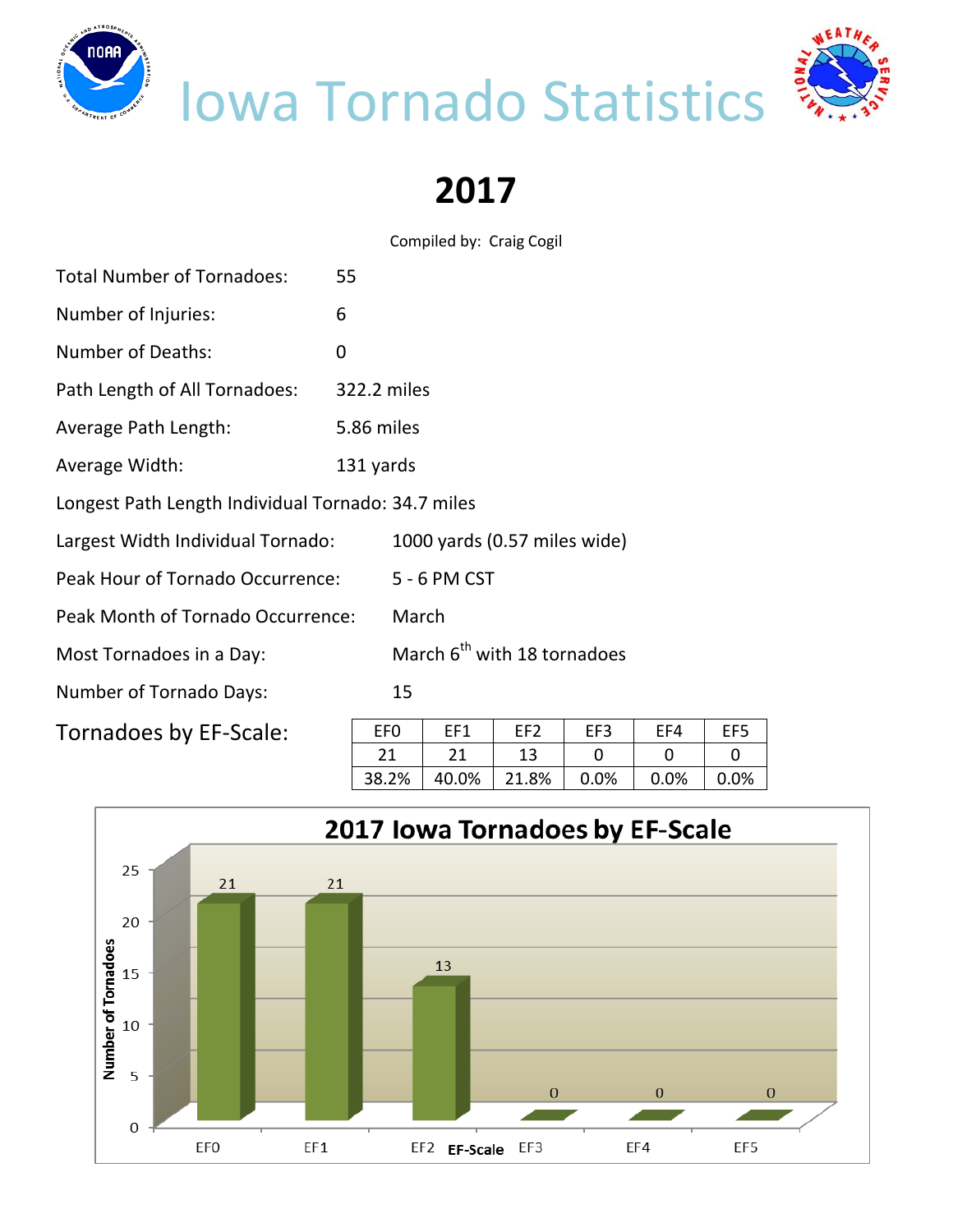## Tornadoes by Month:

| Jan | Feb  | Mar   | Apr  | May   | Jun   | Jul  | Aug  | Sep | Oct | Nov | Dec  |
|-----|------|-------|------|-------|-------|------|------|-----|-----|-----|------|
|     |      | 18    |      |       | 16    |      |      |     |     |     |      |
| 0%  | 1.8% | 32.7% | 1.8% | 14.6% | 29.1% | 9.1% | 9.1% | 0%  | 0%  | 0%  | 1.8% |



## Tornadoes by Time of Day (CST):

| <b>MID</b> | 1AM | 2AM  | 3AM  | 4AM   | 5AM   | 6AM   | 7AM   | 8AM  | 9AM  | 10AM | 11AM |
|------------|-----|------|------|-------|-------|-------|-------|------|------|------|------|
| 0          | 0   |      | 0    | 0     | 0     | 0     | 0     | 0    | 0    | 0    | 0    |
| 0%         | 0%  | 0%   | 0%   | 0%    | 0%    | 0%    | 0%    | 0%   | 0%   | 0%   | 0%   |
|            |     |      |      |       |       |       |       |      |      |      |      |
| Noon       | 1PM | 2PM  | 3PM  | 4PM   | 5PM   | 6PM   | 7PM   | 8PM  | 9PM  | 10PM | 11PM |
| 0          | 0   |      | 4    | 8     | 10    |       | 9     | 5    |      | 5    | 0    |
| 0%         | 0%  | 9.1% | 7.3% | 14.5% | 18.2% | 12.7% | 16.4% | 9.1% | 3.6% | 9.1% | 0%   |